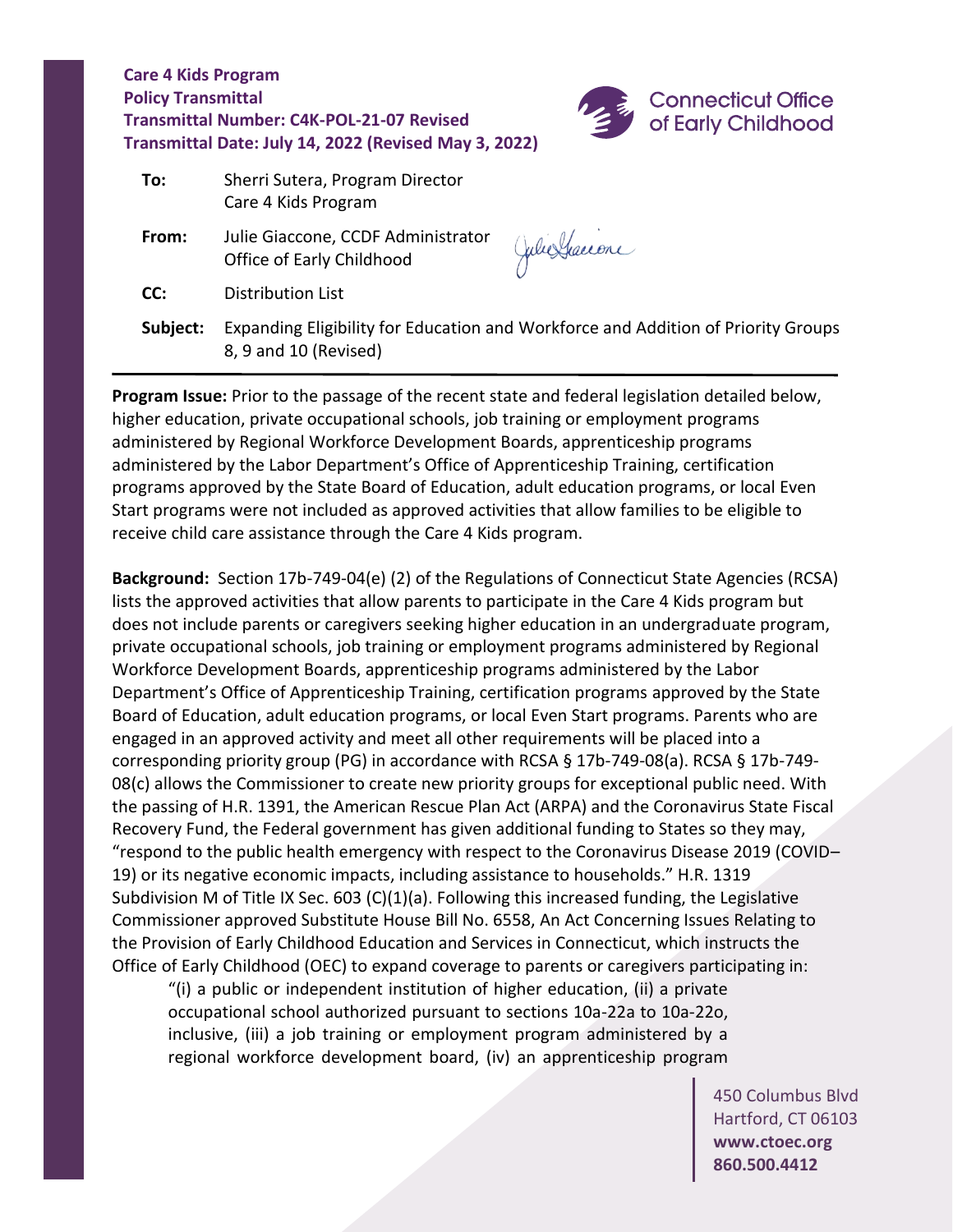

administered by the Labor Department's office of apprenticeship training, (v) an alternate route to certification program approved by the State Board of Education, (vi) an adult education program pursuant to section 10-69 or other high school equivalency program, or (vii) a local Even Start program or other adult education program approved by the Commissioner of Early Childhood."

In response, upon approval of this legislation by Governor Lamont, the OEC will amend its definition of approved activities to create three new priority groups, PGs 8, 9, and 10. These new priority groups will be available to parents for up to 24 months, or until the additional funds have been depleted, to help stimulate the recovery of Connecticut citizens and the state's workforce due to the impacts of the COVID-19 pandemic.

**Policy Directive:** Effective August 1, 2021 within the available federal funding referenced above, the Care 4 Kids program will offer three new priority groups (PG 8, 9, and 10) which will consist of the following:

### **a. New Priority Groups**

**PG8**: GED or High School Equivalence- Families who are enrolled in General Education Diploma (GED /or High School Equivalence diploma that are 20 years of age and older). 

**PG9**: Workforce Training- Families who are participating in Workforce job training programs as defined below:

- Job Training or Employment Program through Workforce Investment Board (WIB) or Workforce Development Board (WDB);
- Apprenticeship Program through Department of Labor (DOL) and Office of Apprenticeship Training (OAT);
- Alternate Certification Program through the State Board of Education;
- Private Occupational School as defined in Connecticut General Statutes § 10a-22a; or
- Other Workforce Development as approved by the Commissioner of Early Childhood.

**PG10**: Higher Education– Families who are participating in higher education degree programs in a public or independent institution of higher education accredited by a regional or national organization recognized by the United States Department of Education or the Council for Higher Education Accreditation and pursuing an undergraduate degree (baccalaureate or associate).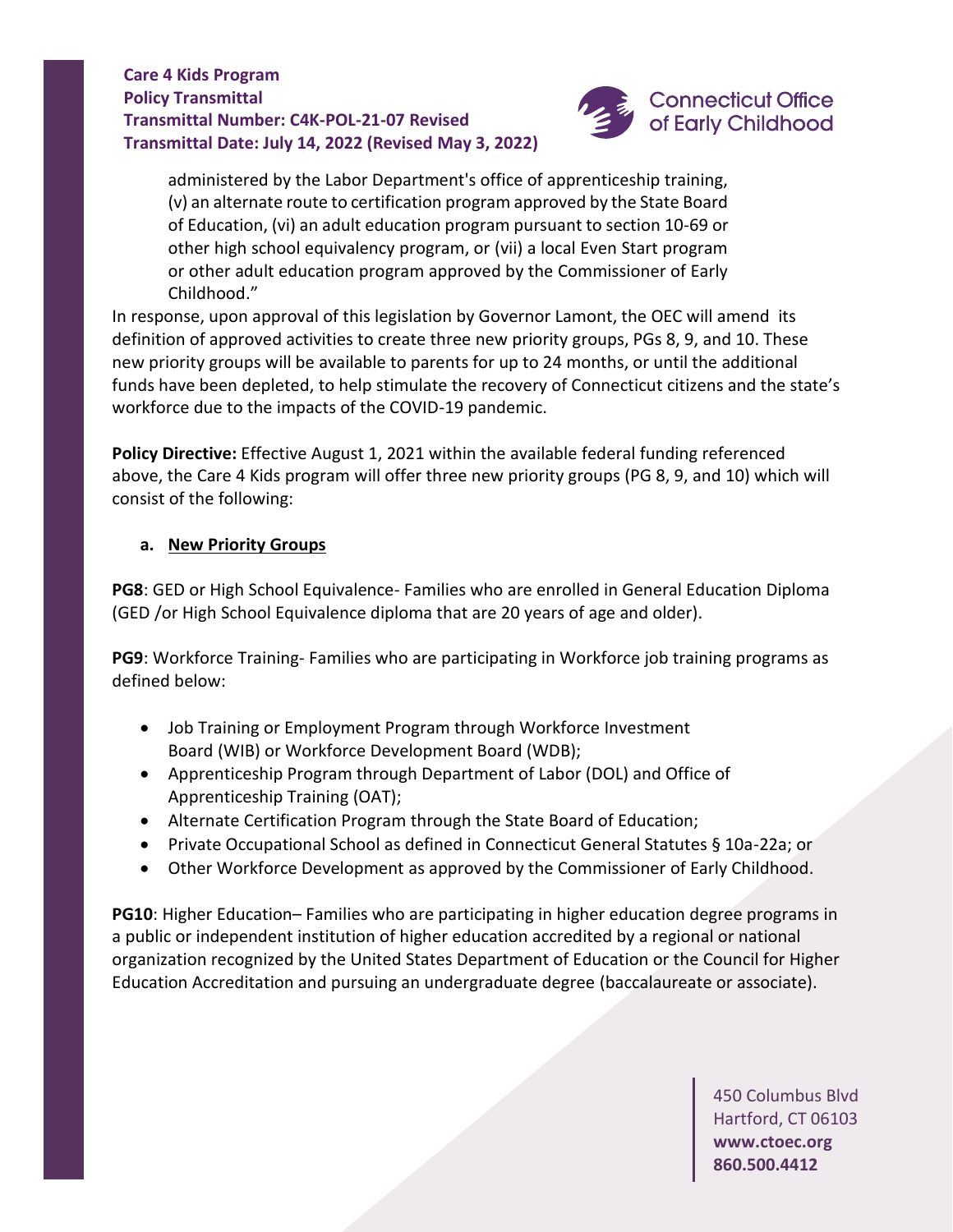

Care level shall be determined as outlined in Policy Transmittal C4K-POL-21-03. Travel time from the child care facility to a location where the parent or caregiver is attending an approved activity remotely shall be approved in the same manner as outlined in C4K-POL-21-03.

# **b. Verification**

For verification of all of the above-referenced activities, parents or caregivers shall submit documentation to Care 4 Kids that contains the following information:

- Name of the institution;
- Number of hours per week (or course credit hours);
- Parent/Caregiver name; and
- Contact person name and phone number.

Examples of verification can include, but are not limited to, a letter from the workforce or education program, class schedule, or other documentation from the program that includes the above items.

# **c. Authorizing Payments Prior to August 1, 2021**

RCSA § 17b-749-09 (g) (1) states "For families approved without assignment to the wait list, including families whose applications are reopened pursuant to subsection (e) of this section, eligibility shall be granted eligibility retroactive for up to fifteen days prior to the date of application if the family is otherwise eligible and using child care services as of that date."

Although these changes will be effective August 1, 2021, Care 4 Kids may, in accordance with the above-cited Regulation, approve benefits prior to August 1, 2021, but no sooner than July 17, 2021, if the family is eligible.

### **d. Approval of Other Adult Education Programs**

House Bill 6558 allows the Commissioner of the Office of Early Childhood to approve other adult education programs.

If Care 4 Kids receives an application or redetermination listing an activity or program that is not defined in House Bill No. 6558, Care 4 Kids shall submit information for the listed training or education program to be reviewed for approval by the OEC. Care 4 Kids shall do the following: